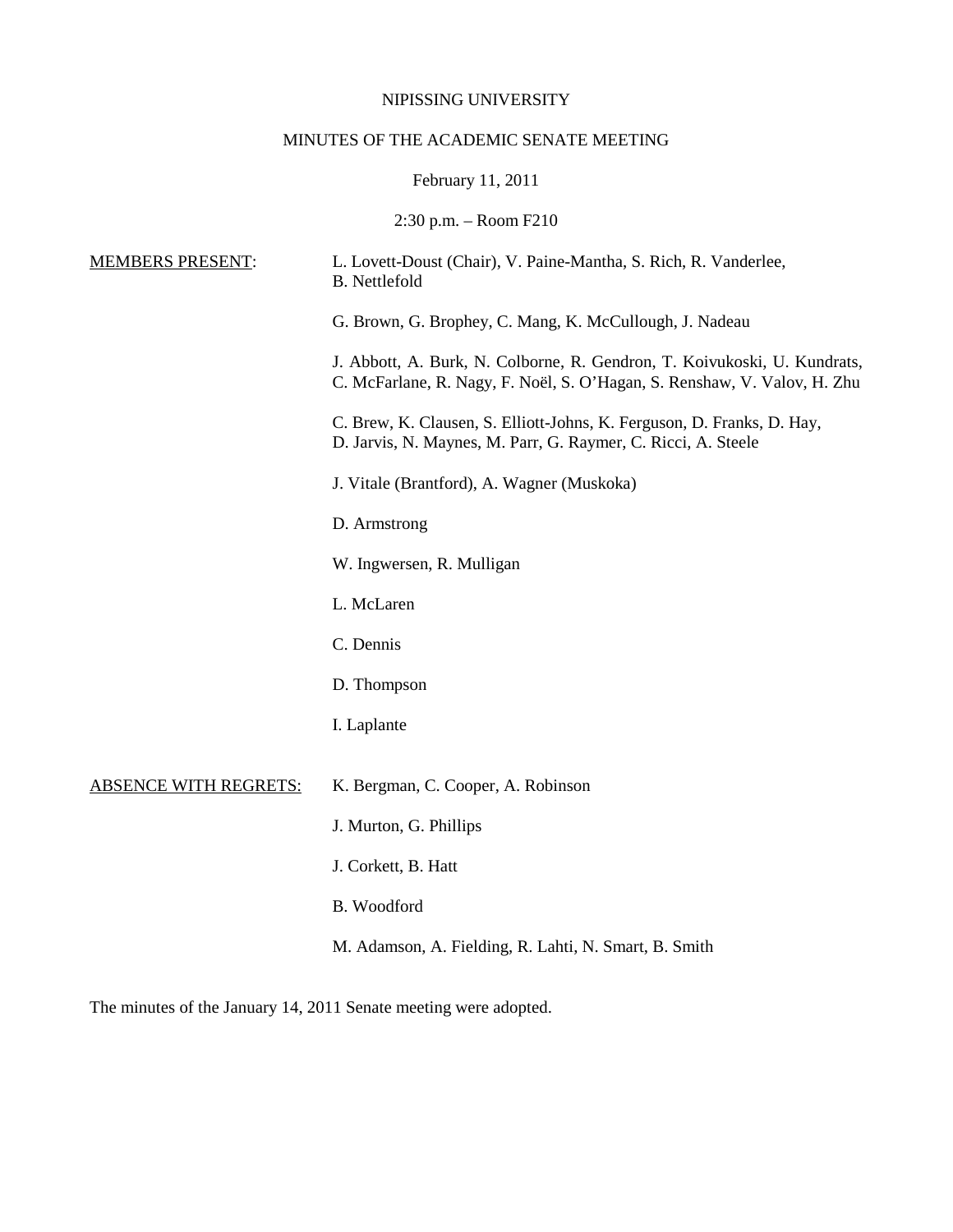#### BUSINESS ARISING FROM THE MINUTES

On behalf of the Faculty of Applied and Professional Studies, Senator Vanderlee requested clarification with reference to the timeline for implementation of the common degree structure. Specifically, he wanted to know if the new degree structure would be introduced in the Fall of 2011 with full implementation for Fall 2012 or are there expectations that the common degree structure would be fully implemented for all students by September 2011. Senator Lovett-Doust indicated that good progress has been made on many degree programs but recognizes that some programs may not be ready by Fall 2011, especially those involved with external certification bodies.

#### QUESTION PERIOD

There was a question to ascertain if the new student survey would include questions about the effects of the new scheduling changes. Senator Rich indicated that the survey was going out this afternoon with responses due February 18, 2011. It parallels the survey that went out to faculty.

A question was raised regarding SSHRC research funding and how it relates workloads. Senator Rich responded by noting that no funding is supplied by SSHRC for course release. This practice was discontinued several years ago. Departments must now cover the costs.

There was a question from the floor requesting information on how the loss of classroom space this year will be covered. The President responded by indicating that the changes to scheduling resulting in more efficient use of space should offset this problem.

### REPORTS OF STANDING COMMITTEES

#### **Senate Executive Committee**

MOTION 1: Moved by L. Lovett-Doust, seconded by S. Rich that Senate receive the Report of the Senate Executive Committee dated February 3, 2011. CARRIED

#### **Teaching and Learning Committee**

MOTION 2: Moved by R. Nagy, seconded by S. Renshaw that the Report of the Teaching and Learning Committee dated January 31, 2011 be received. CARRIED MOTION 3: Moved by R. Nagy, seconded by S. Renshaw that Senate charge the Teaching and Learning Committee to develop an online system of course evaluations. CARRIED

### **Academic Planning Committee**

MOTION 4: Moved by S. Rich, seconded by C. McFarland that the Report of the Academic Planning Committee dated January 21, 2011, be received. CARRIED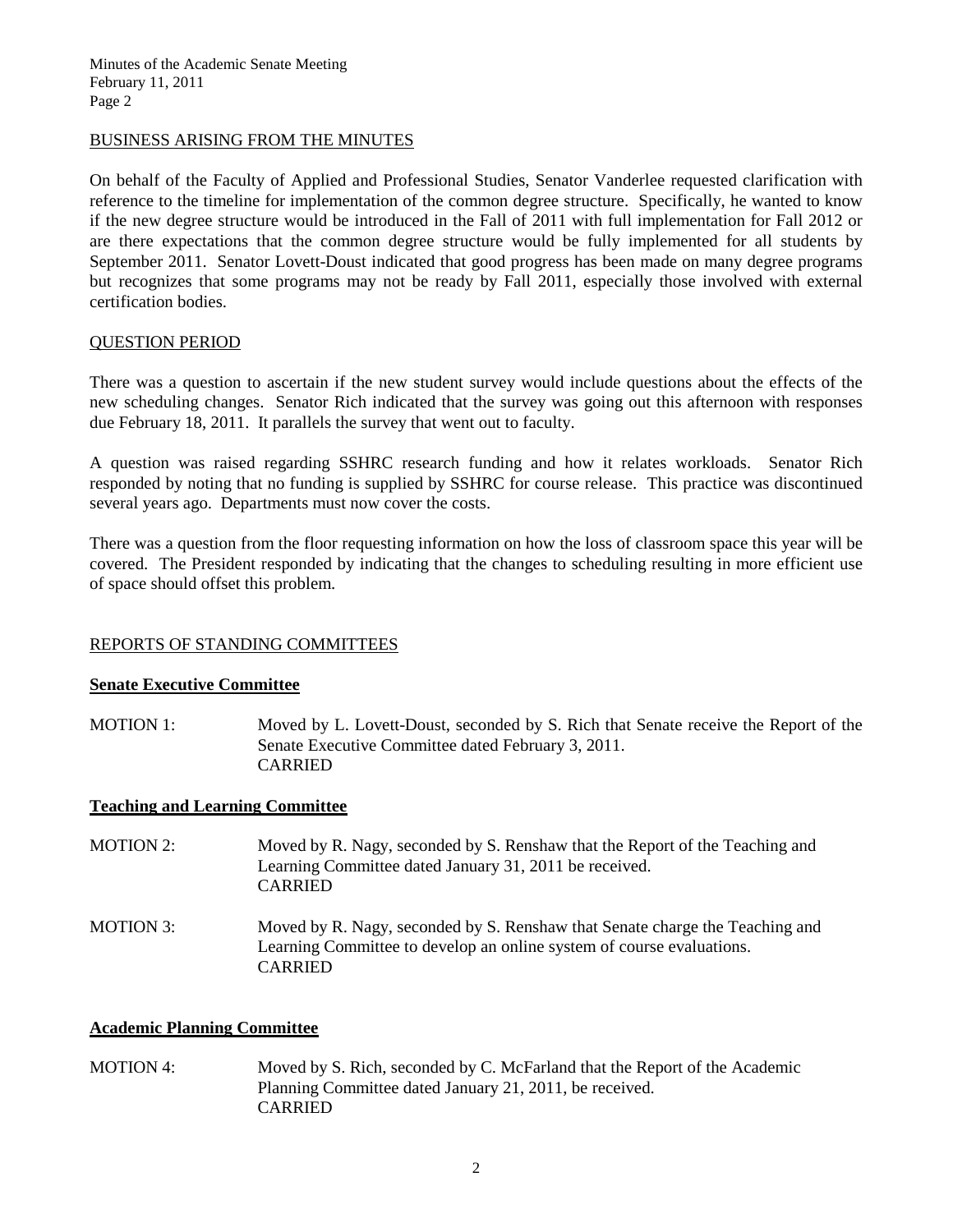| Minutes of the Academic Senate Meeting<br>February 11, 2011 |                                                                                                                                                                                                           |
|-------------------------------------------------------------|-----------------------------------------------------------------------------------------------------------------------------------------------------------------------------------------------------------|
| Page 3                                                      |                                                                                                                                                                                                           |
| <b>MOTION 5:</b>                                            | Moved by S. Rich, seconded by C. McFarland that Senate give Stage One approval to<br>the BA Honours Single in Political Science, as outlined in the attached document.<br><b>CARRIED</b>                  |
| <b>MOTION 6:</b>                                            | Moved by S. Rich, seconded by V. Valov that Senate give Stage Three approval to the<br>BSc Honours/Combined in Science and Technology program, as outlined in the<br>attached document.<br><b>CARRIED</b> |
| <b>MOTION 7:</b>                                            | Moved by S. Rich, seconded by S. O'Hagan that Senate give Stage Three approval to<br>the BSc Honours in Environmental Geography, as outlined in the attached document.<br><b>CARRIED</b>                  |

# **Undergraduate Studies Committee**

MOTION 8: Moved by S. Rich, seconded by S. Elliott-Johns that the Report of the Undergraduate Studies Committee dated January 26, 2011, be received. CARRIED

FACULTY OF APPLIED & PROFESSIONAL STUDIES

| <b>MOTION 9:</b>  | Moved by S. Rich, seconded by C. Mang that Senate approve the addition of<br>MKTG3206 - Sports Marketing to the Business programs and that it be included in the<br>Marketing stream electives.<br><b>CARRIED</b>                                                                                                                                                                                                                               |
|-------------------|-------------------------------------------------------------------------------------------------------------------------------------------------------------------------------------------------------------------------------------------------------------------------------------------------------------------------------------------------------------------------------------------------------------------------------------------------|
| <b>MOTION 10:</b> | Moved by S. Rich, seconded by C. Mang That Senate approve the addition of<br>ORGS2006 Recruitment and Selection to Business programs and that it be included in<br>the Organizational Studies stream electives.<br><b>CARRIED</b>                                                                                                                                                                                                               |
| <b>MOTION 11:</b> | Moved by S. Rich, seconded by C. Mang that Senate approve that the anti-requisites for<br>ADMN2136 Research in Management be changed to delete PSYC2126, PSYC2127<br>and SOCI3127.<br><b>CARRIED</b>                                                                                                                                                                                                                                            |
| <b>MOTION 12:</b> | Moved by S. Rich, seconded by C. Mang that Senate approve that the 10 year time<br>limit for the completion of the Bachelor of Commerce (BComm) program be removed<br>as a requirement for completion of the program.<br><b>CARRIED</b>                                                                                                                                                                                                         |
| <b>MOTION 13:</b> | Moved by S. Rich, seconded by C. Mang That Senate approve:                                                                                                                                                                                                                                                                                                                                                                                      |
|                   | the addition of ADMN4155 - International Academic Internship<br>a)<br>the addition of ADMN4165 - Intercultural Academic Internship<br>b)<br>the addition of ADMN3146 - International Study Exchange Project<br>c)<br>the modifications of ADMN4335 -Honours Thesis<br>d)<br>the addition ADMN3096 - Canadian Academic Internship<br>e)<br>the deletion of ORGS4145 and TMGT3096<br>f)<br>the modifications of ADMN4336 - Directed Studies<br>g) |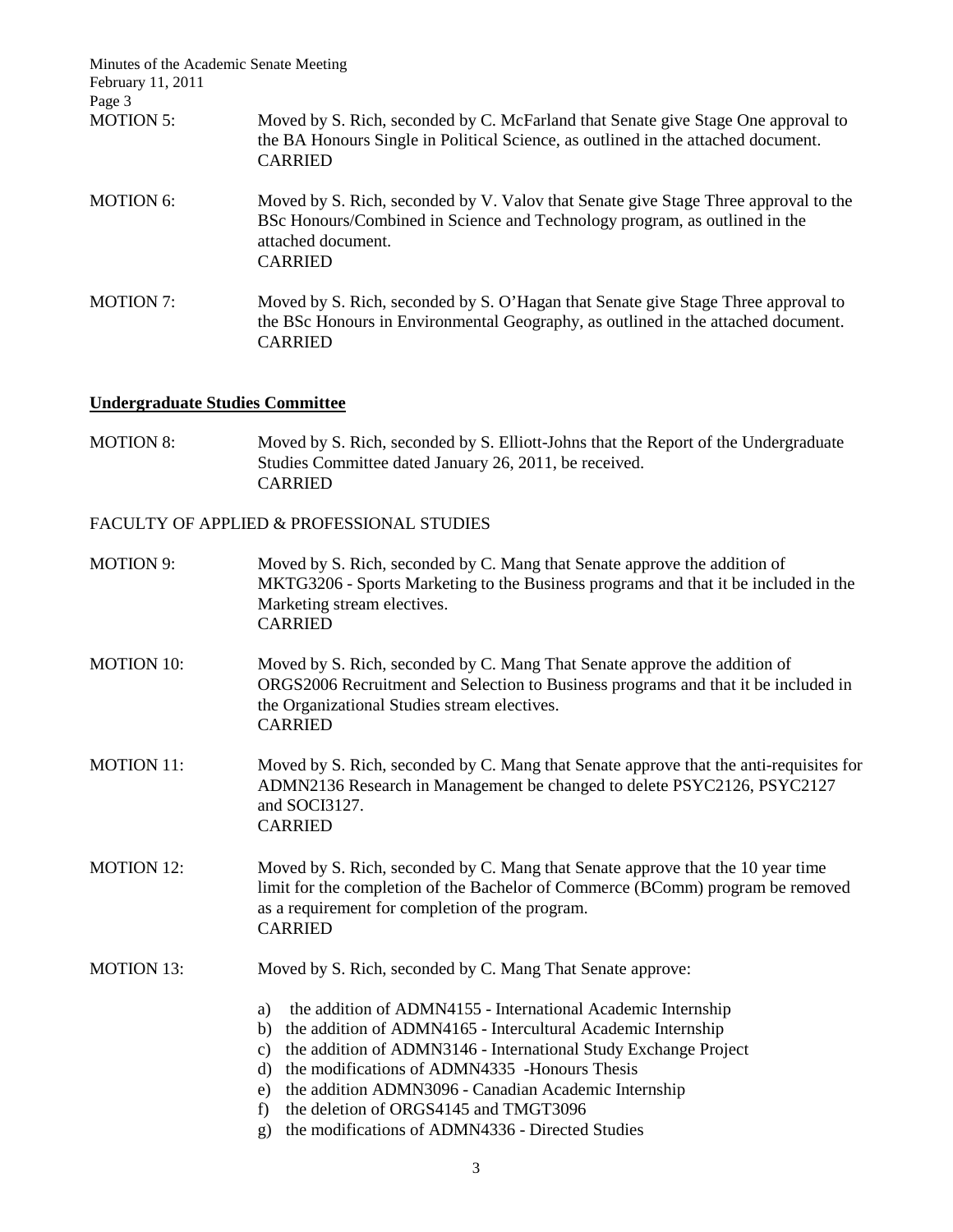h) the addition of ADMN4146 - Community Organization Internship i) the creation of the iLEAD Business Experience Certificate CARRIED

## FACULTY OF ARTS & SCIENCE

# Biology and Chemistry:

| <b>MOTION 14:</b>     | Moved by S. Rich, seconded by C. McFarlane that Senate approve the addition of<br>BIOL3147 - Herpetology, as outlined.<br><b>CARRIED</b>                                                                                                     |
|-----------------------|----------------------------------------------------------------------------------------------------------------------------------------------------------------------------------------------------------------------------------------------|
| <b>MOTION 15:</b>     | Moved by S. Rich, seconded by R. Mulligan that Senate approve the addition of<br>CHEM1006 - General Chemistry I and CHEM1007 - Chemistry II, as outlined.<br><b>CARRIED</b>                                                                  |
| <b>MOTION 16:</b>     | Moved by S. Rich, seconded by R. Mulligan that Senate approve that CHEM1005 -<br>General Chemistry be deleted, as outlined.<br><b>CARRIED</b>                                                                                                |
| <b>MOTION 17:</b>     | Moved by S. Rich, seconded by G. Brown that Senate approve the addition of<br>CHEM1911 - Basic Chemistry, as outlined.<br><b>CARRIED</b>                                                                                                     |
| <b>MOTION 18:</b>     | Moved by S. Rich, seconded by K. McCullough that Senate approve the prerequisite<br>change for BIOL4347 - Chemistry in Life Sciences from CHEM1005 - General<br>Chemistry to CHEM2307 - Organic Chemistry II, as outlined.<br><b>CARRIED</b> |
| <b>MOTION 19:</b>     | Moved by S. Rich, seconded by C. McFarlane that Senate approve the revision to the<br>Chemistry minor, as outlined.<br><b>CARRIED</b>                                                                                                        |
| <b>MOTION 20:</b>     | Moved by S. Rich, seconded by H. Zhu that Senate approve the title and course<br>description changes to COSC1901 and COSC1902, as outlined.<br><b>CARRIED</b>                                                                                |
| <b>MOTION 21:</b>     | Moved by S. Rich, seconded by H. Zhu that Senate approve the addition of COSC3806<br>Service Computing, as outlined.<br><b>CARRIED</b>                                                                                                       |
| Culture and the Arts: |                                                                                                                                                                                                                                              |
| <b>MOTION 22:</b>     | Moved by S. Rich, seconded by A. Burk that Senate approve that the prerequisites for<br>CULT2006 be changed to:                                                                                                                              |
|                       | <b>CULT2006</b><br>Prerequisite: CULT1005 or 18 Nipissing University credits<br><b>CARRIED</b>                                                                                                                                               |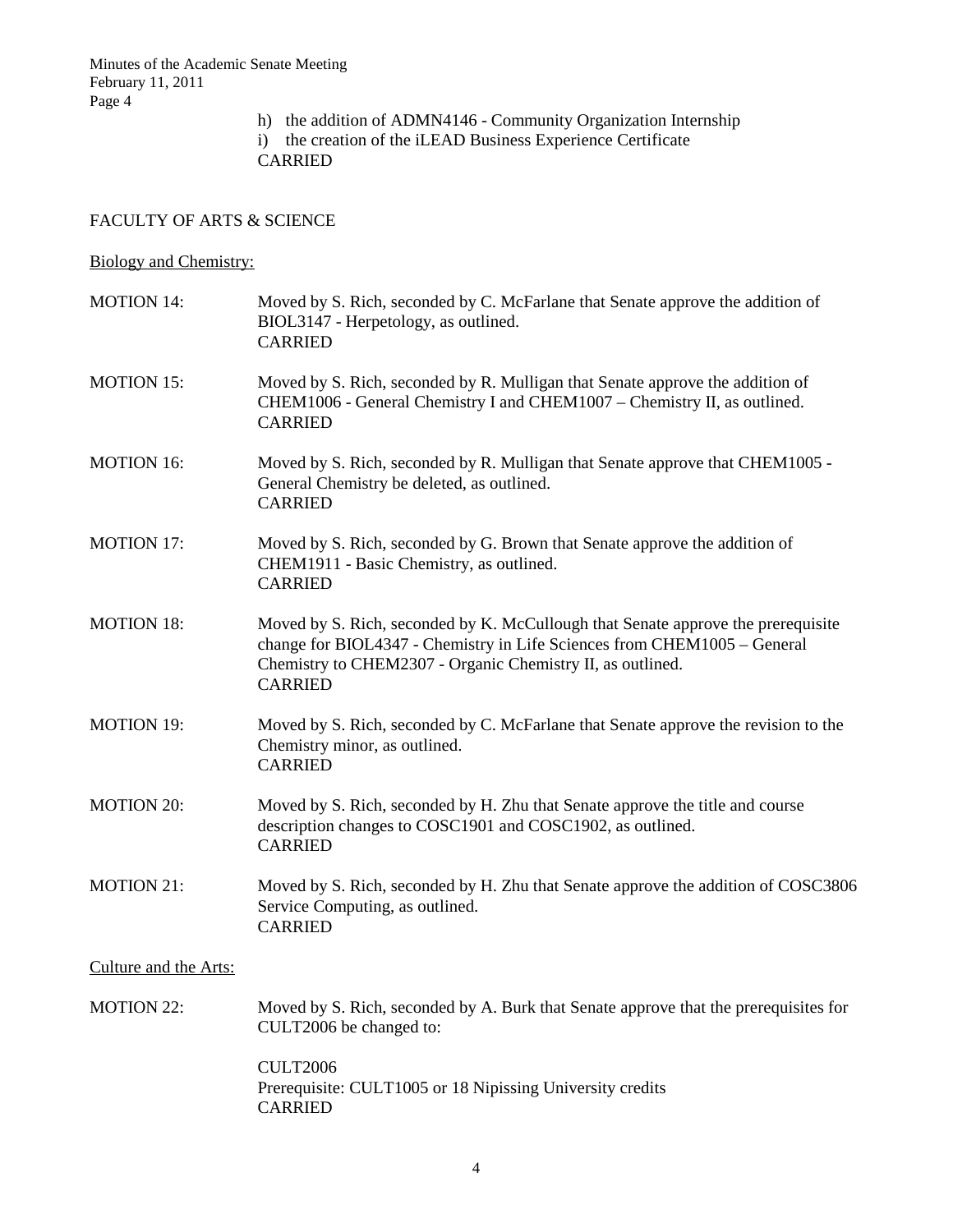#### **Graduate Studies Council**

| <b>MOTION 23:</b> | Moved by S. Rich, seconded by D. Franks that the Report of the Graduate Studies<br>Council dated February 1, 2011 be received.<br><b>CARRIED</b>                                                                                               |
|-------------------|------------------------------------------------------------------------------------------------------------------------------------------------------------------------------------------------------------------------------------------------|
| <b>MOTION 24:</b> | Moved by S. Rich, seconded by V. Valov that Senate approve the addition of<br>MATH5237 - Computational Topology to the MSc Mathematics program, as outlined.<br><b>CARRIED</b>                                                                 |
| <b>MOTION 25:</b> | Moved by S. Rich, seconded by V. Valov that Senate approve the addition of<br>MATH5236 – Advanced Numerical Methods to the MSc Mathematics program, as<br>outlined.<br><b>CARRIED</b>                                                          |
| <b>MOTION 26:</b> | Moved by S. Rich, seconded by V. Valov that Senate approve the addition of<br>MATH5256 – Graph Theory, MATH5247 – Cryptography and Coding Theory and<br>MATH5246 – Optimization to the MSc Mathematics programs as outlined.<br><b>CARRIED</b> |
| <b>MOTION 27:</b> | Moved by S. Rich, seconded by V. Valov that Senate approve the changes to the MSc<br>Mathematics program requirements, as attached.<br><b>CARRIED</b>                                                                                          |

### **University Research Council**

MOTION 28: Moved by S. Rich, seconded by B. Nettlefold that the Report of the Nipissing University Research Council dated January 14, 2011 be received. CARRIED MOTION 29: Moved by S. Rich, seconded by A. Burk that the Nipissing University Policy on Intellectual Property be adopted as outlined.

CARRIED Regarding two concerns about the Intellectual Property policy, Senator Rich responded by indicating raw qualitative data would not have to be shared with other researchers. Additionally, the posting of lecture notes

on line would not mean that a course is transformed. MOTION 30: Moved by S. Rich, seconded by S. Elliott-Johns that the Nipissing University Policy on

Centre and Institutes be adopted as outlined. CARRIED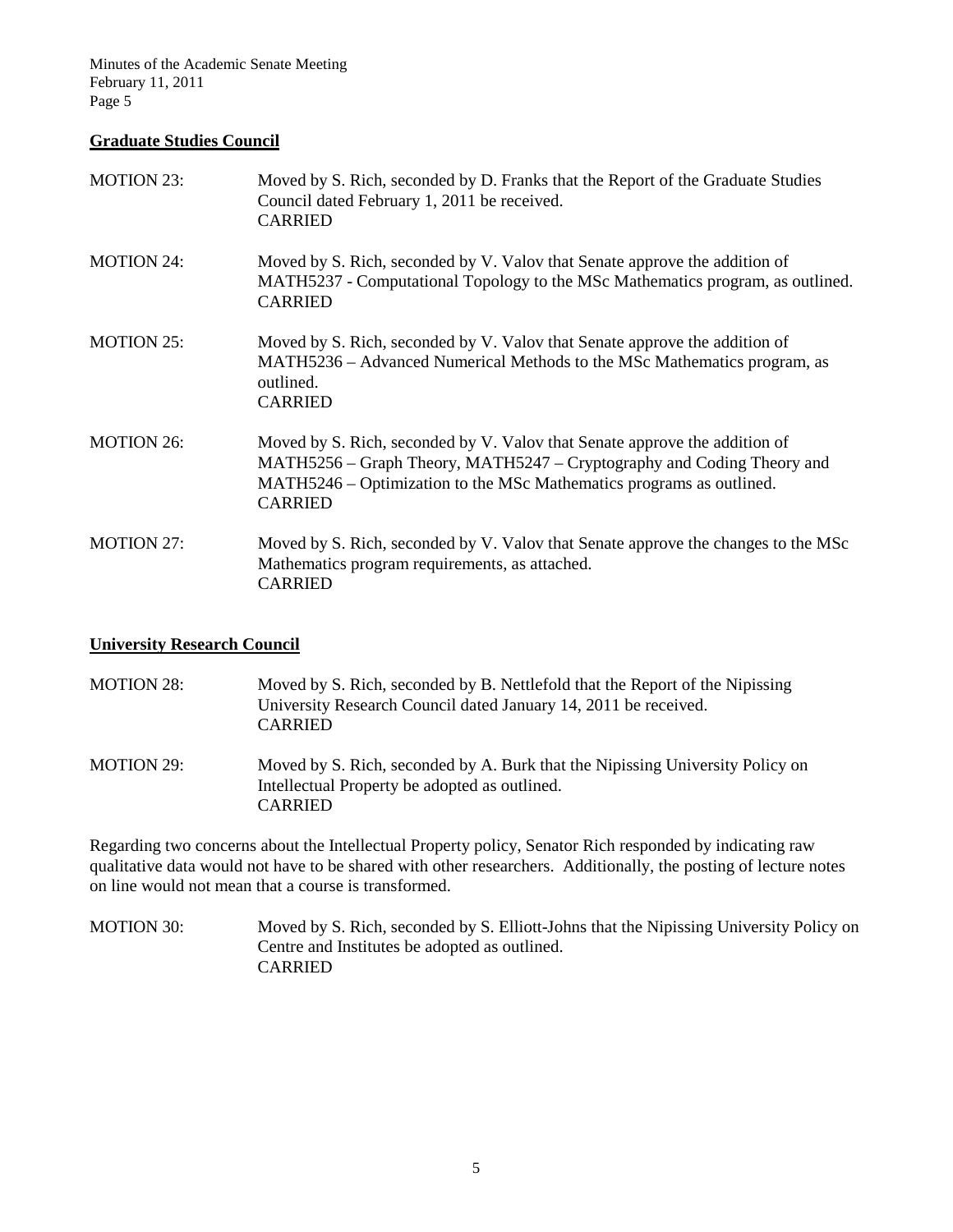#### OTHER BUSINESS

MOTION 31: Moved by S. Rich, seconded by C. McFarlane that the degrees, diplomas and certificates be awarded to the students listed in the Report of Graduate Applicants dated February 8, 2011 to all who have completed their respective degrees, diplomas and certificates. CARRIED

#### AMENDMENT of BY-LAWS

MOTION 32: Moved by K. McCullough, seconded by V. Paine-Mantha that Article 9.5.2(c)(ii)(4) of the Senate bylaws be amended to read as follows:

> The allocation of the annual budgets in technology and *academic* infrastructure areas.

CARRIED

MOTION 33: Moved by K. McCullough, seconded by V. Paine-Mantha that Article 9.5.2(b)(iv) of the Senate bylaws be amended to read as follows:

CARRIED

- MOTION 34: Moved by K. McCullough, seconded by C. McFarlane that Article 9.0 of the Senate bylaws be amended to read:
	- 9.0 Annual Standing Committee/Subcommittee Election Process
	- (a) Senate standing committee/subcommittee shall be elected annually by members of respective faculty councils, with membership staggered where possible to ensure an adequate degree of continuity.
	- (b) The committee/subcommittees election process shall be co-ordinated by the faculty councils.
	- (c) During April of each year, the faculty councils shall begin preparing a slate of faculty (Senators and non-Senators) for the various standing committees/subcommittees and present the slate in time for the May Senate meeting.
	- (d) Following the August election of faculty Senators for the designated limitedterm and instructor positions, a second slate of candidates will be presented at the September Senate meeting. The second slate shall be designed to complete the elected faculty and student membership of all standing committee/subcommittee positions.
	- (e) If a candidate from one of the three faculties cannot be found, then the vacant position can be filled from another faculty or faculties, for that Senate year only.

CARRIED

MOTION 35: Moved by K. McCullough, seconded by L. Lovett-Doust that Article 7.6(b) of the Senate bylaws be amended to read as follows:

> If a candidate from one of the three faculties cannot be found to fill a Senate committee/subcommittee position, then nominations from the floor shall be accepted. CARRIED

 $\triangleright$  Two (2) student representatives from any faculty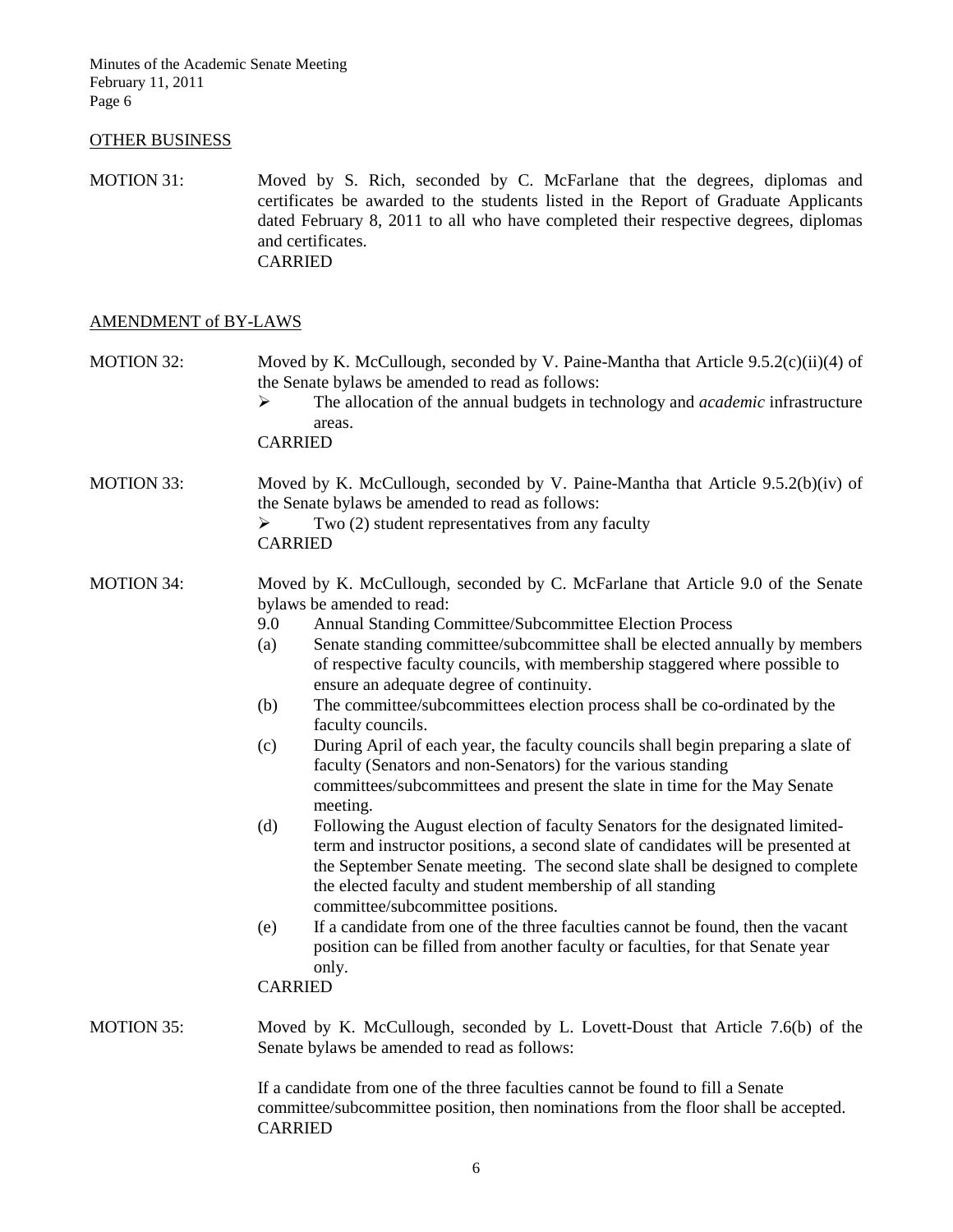| MOTION 36: | Moved by K. McCullough, seconded by C. McFarlane that Article $2.1(a)(vii)$ be<br>amended to read: the Chief Operating Officer.<br><b>CARRIED</b>      |
|------------|--------------------------------------------------------------------------------------------------------------------------------------------------------|
| MOTION 37: | Moved by K. McCullough, seconded by L. Lovett-Doust that Article $9.3.2(a)(i)$ be<br>amended to read: the Chief Operating Officer, who shall be Chair. |

### **Notice of Motion**

• Notice of Motion (regarding amendment to the Undergraduate Services and Awards Subcommittee)

That Article 9.2.3 (a) of the Senate bylaws be amended to add

CARRIED

The Director of Student Development and Success (non-voting)

#### **ELECTIONS**

• Elect **one limited-term faculty member** to serve on the Teaching and Learning Committee

Acclaimed: C. Mang

#### REPORTS FROM OTHER BODIES

#### Board of Governors

Senator Dennis, Board of Governors representative to Senate, reported that there was a meeting of the Board of Governors on February 3, 2011. The Board meeting was held on Thursday, February 3. He noted that there was a presentation by Ms. Megan Venasse, Development Officer, on the role of planned giving and investing in the future. Senator Dennis indicated that there were two resolutions from the Advancement Committee that were passed outlining revisions to the *Naming of Campus Assets Policy* and the *Gift Acceptance Policy*. A resolution was also passed to grant an easement on the east side of College Drive to the City of North Bay to construct a Booster Pumping Station and water main. This is subject to finalization of a legal agreement and Memorandum of Understanding on a 4 metre wide year round multi-use trail.

#### Council of Ontario Universities

Senator Elliott-Johns announced that at the recent COU meeting for academic colleagues, the affordability of post secondary education was discussed. She also reported that the University of Toronto is currently reviewing their course teaching evaluations.

#### Harassment and Discrimination Committee

Senate representative Senator Hay, announced that there was a successful human rights complaint against the university. Details may be found in the Canadian Legal Information Institute under docket number 0058-59. Senator Hay noted that the Harassment and Discrimination Committee will be meeting to discuss the ramifications of this decision.